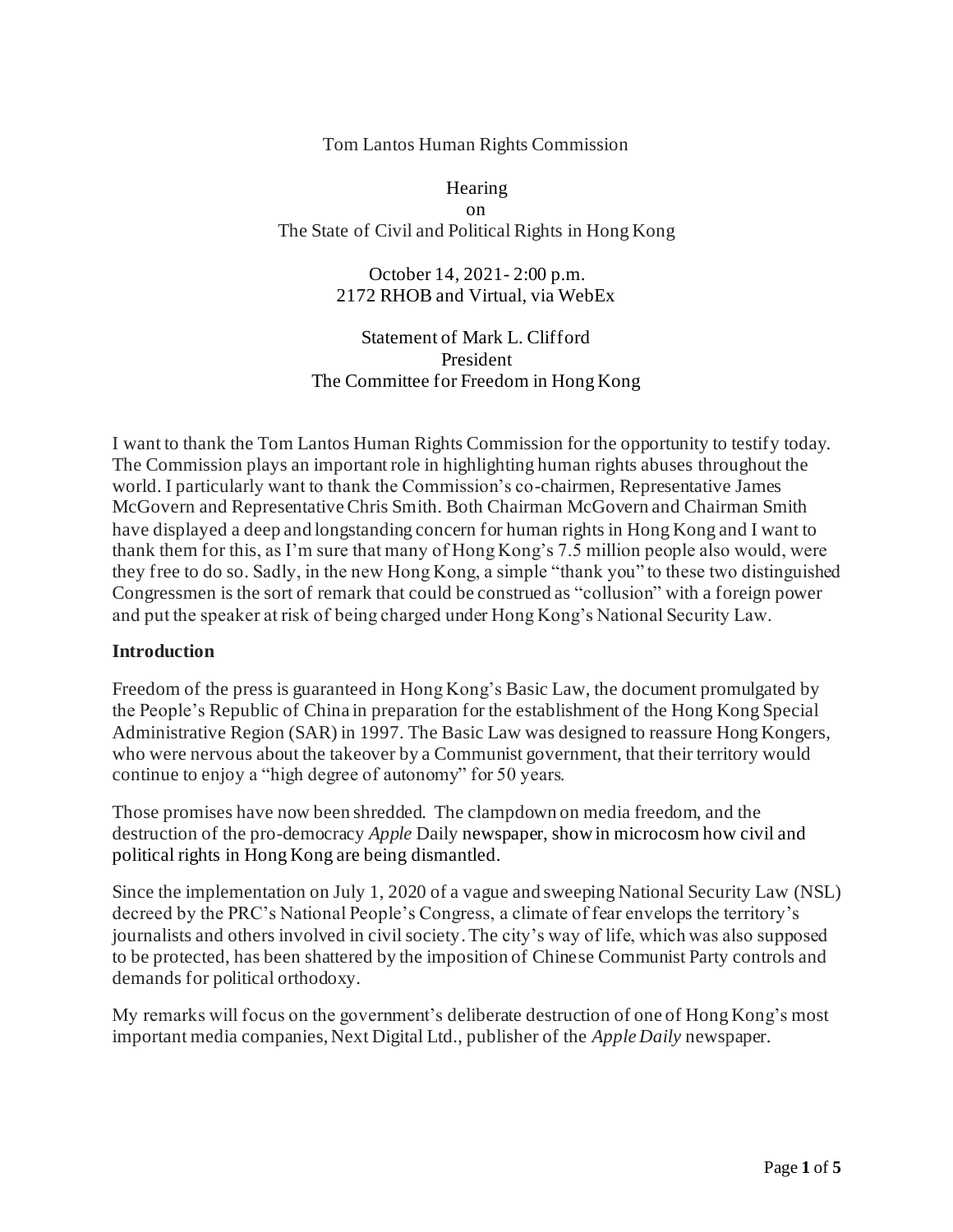From May 2018 until September 2021 I was an independent non-executive director of Next Digital Ltd., a publicly listed company whose shares traded on the Stock Exchange of Hong Kong; I also served on the company's Audit Committee.

I lived in Hong Kong from 1992 to 2020 and held a variety of journalism positions, as well as serving as the executive director of the Asia Business Council. I was the editor-in-chief of both English language newspapers (the *Standard* and the *South China Morning Post*). I was the Asia Regional Editor at *BusinessWeek* and Business Editor at the *Far Eastern Economic Review*; I also served on the board of governors at the Hong Kong Foreign Correspondents' Club.

I witnessed the sharp end of Chinese power as *Apple Daily* was forced to close. This was done by lawfare – the use of legal methods not in the pursuit of justice but to accomplish political goals. *Apple Daily*, Hong Kong's most important and popular pro-democracy newspaper, had long been a thorn in the side of Beijing and its Hong Kong allies.

The aim was to silence a newspaper that reflected the aspirations of the six of ten Hong Kong people who have consistently voted in favor of more democracy in the three decades since elections began. This end was accomplished by sending hundreds of armed police into the newsroom, jailing senior journalists along with the company's founder and controlling shareholder, Jimmy Lai, and, critically, freezing bank accounts on the say-so of the Secretary for Security. Even after the forced collapse of the company, the company and its directors continue to be the subject of multiple investigations by Hong Kong authorities, including the Securities and Futures Commission, the Stock Exchange of Hong Kong, the Office of the Inspector of Next Digital Ltd. and the Financial Reporting Council.

The attacks on *Apple* show the lengths to which the Hong Kong government is prepared to go – and the depths to which it will sink – in order to enforce a mainland Chinese Communist Partystyle of political control in Hong Kong.

Hong Kong is on the front lines of China's plan to reshape the global order. We have not in modern times seen the destruction of one of the freest and most prosperous cities in the world as a result of a takeover by a totalitarian state before this. The willful destruction of *Apple Daily* is emblematic of the pillaging of Hong Kong and the end of Hong Kong's special status. These actions have been taken in violation of the Basic Law and the 1984 Sino-British Joint Declaration, an international treaty, and they call into question China's trustworthiness as an international partner.

## **Background**

Hong Kong previously enjoyed a high degree of media freedom. When Reporters Without Borders started its annual survey of press freedom in 2002, Hong Kong ranked eighteenth in the world. By 2021 it had sunk to eightieth. (China is ranked 177<sup>th</sup> out of 180 territories.)

The fifteen months since the introduction of the NSL have seen the crippling of independent media voices. The government has systematically tried to destroy the media as an independent, critical voice.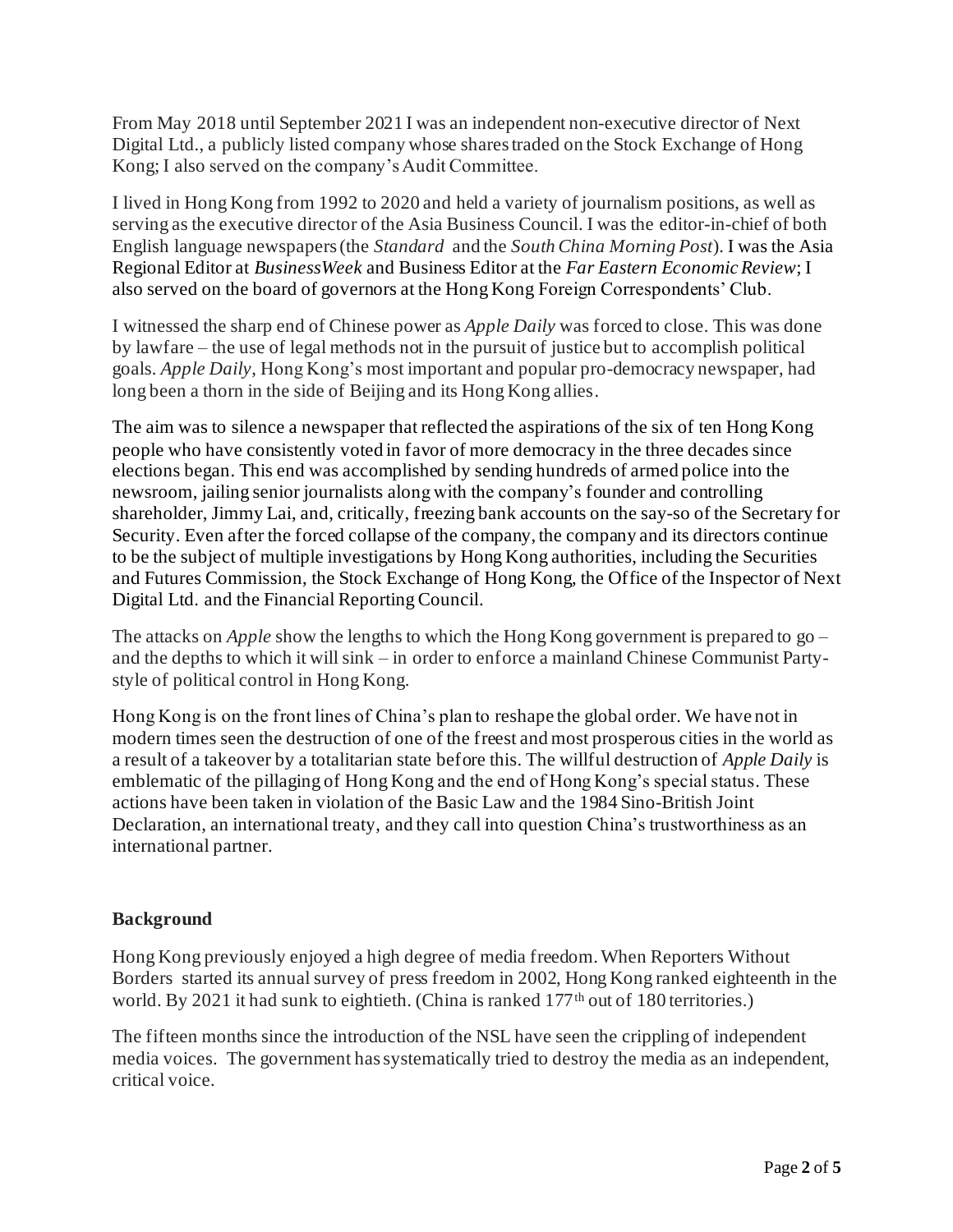To take only one of the many examples of media outlets that have closed, moved out of Hong Kong, or changed their editorial stance, government-owned broadcaster RTHK is perhaps the most notable. Long viewed as a model of independent public broadcasting, RTHK has replaced top management; well-regarded journalists and executives have left or been forced out; and the broadcaster has become a government mouthpiece, with chief executive Carrie Lam hosting daily programs. Prize-winning RTHK producer Bao Choy, who investigated a 2019 attack on pro-democracy demonstrators (and innocent passengers leaving an MTR station), was prosecuted for the work she did in tracking down the perpetrators of the attack.

The government has indicated that it will continue to pursue journalists exercising their legitimate rights in carrying out their professional duties. In March 2021, Hong Kong and Macau Affairs Office Director Xia Baolong (previously best-known for leading church-wrecking campaigns in Zhejiang province) stated that the principle of "patriots governing Hong Kong" also extends to the media. This phrase of "patriots governing Hong Kong" is interpreted to mean that only those who follow Chinese Communist Party orders can have positions of power.

Hong Kong Chief Executive Carrie Lam has vowed to stamp out "fake news." Describing "fake news" as a matter of national security, Hong Kong Police Commissioner Chris Tang affirmed in April of 2021 that the police would enforce the law and prosecute journalists should evidence of violations be found. In practice, this means harassing, hounding and prosecuting government critics.

The Hong Kong Journalists Association, one of the last remaining significant civil society organizations, is currently under attack from officials and other pro-Beijing voices. Moves are afoot to force journalists to register, restrict access to internet sites, and take legal actions against journalists who release private information (while allowing pro-Beijing figures who do the same to continue unhindered).

# **Next Digital Ltd. and** *Apple Daily*

■ On May 14, 2021, the National Security Department sent a notice from the Secretary for Security (John Lee, now the SAR's Chief Secretary) to Cheung Kim-hung, the company's CEO, informing him that the shares of founder Jimmy Lai (who owned 71 percent of the company) were frozen, as were three bank accounts.

On June 16 the Secretary for Security issued three notices under the NSL to the three main operating subsidiaries of the company (Apple Daily Ltd., Apple Daily Printing Ltd., and AD Internet Ltd.) The effect of the notice was to make it impossible for these companies to pay bills due (including June staff salaries for some 600 journalists) or to receive subscription payments from customers.

- o This action was accomplished with the Secretary for Security acting as judge, jury, and executioner. His letter simply stated "I, the Secretary for Security, have reasonable grounds to suspect" that Apple Daily, Apple Daily Printing and AD Internet are "offencerelated properties" under the NSL. No evidence was provided.
- $\circ$  The Secretary for Security threatened that anyone (such as other company executives or bankers) who violated the account-freezing order could be subject to be 7 years imprisonment.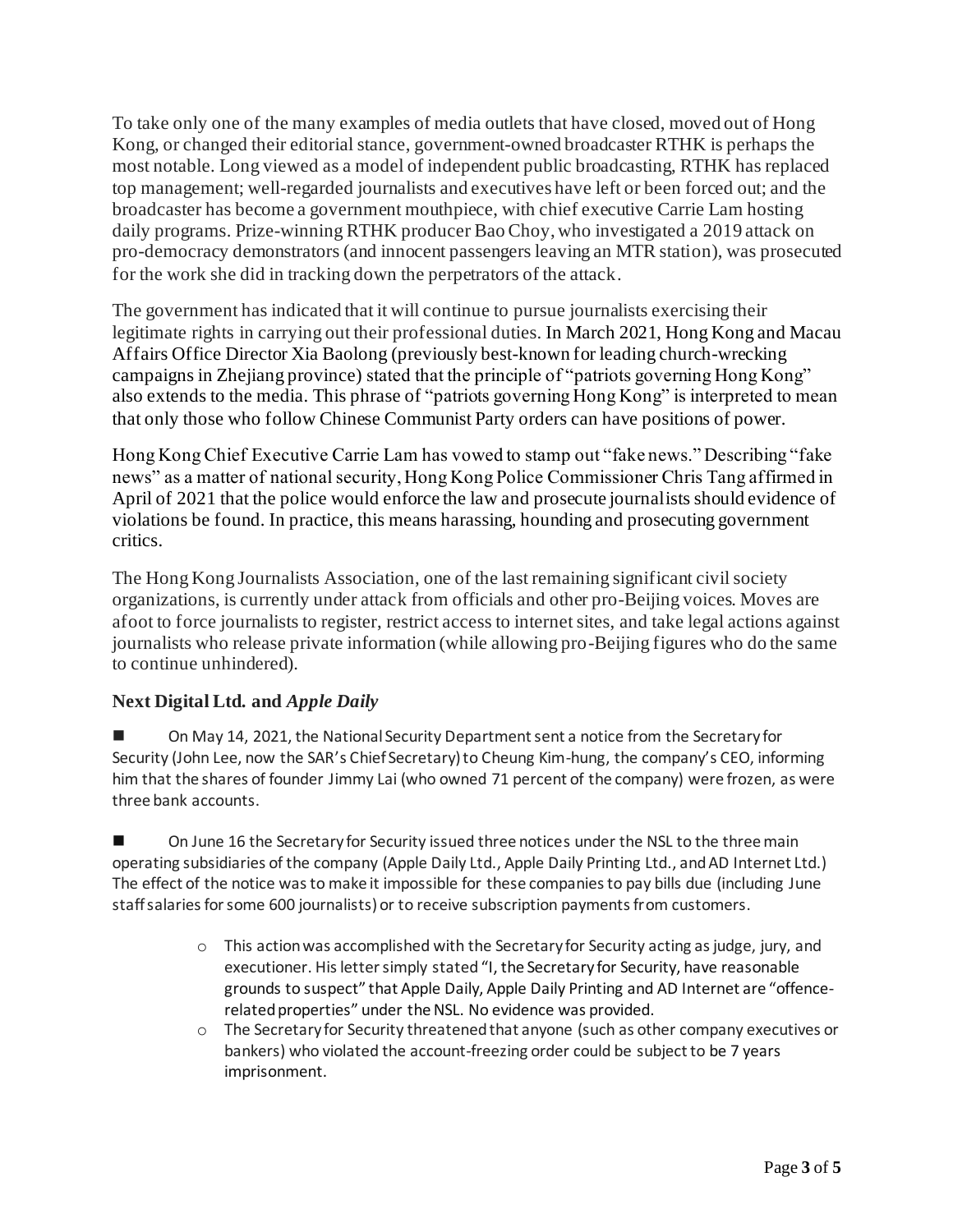$\circ$  He warned that if the company used other accounts to pay bills or take payments on behalf of the three companies they would be deemed contaminated and in turn frozen.

On June 17, two executive directors and three editors were arrested under the NSL. This was part of an operation that saw five hundred police search the company offices, interrogating journalists and seizing materials.

The company unsuccessfully applied to the Secretary of Security for a license to pay operating expenses.

> $\circ$  This resulted in the company being brought before the Labour Tribunal because of its failure to pay wages.

◼ On June 24, *Apple Daily* published its last edition, quickly selling out a record one million copies. Thousands of supporters gatheredoutside the company's headquarters to show support for the company and its journalists.

The company was unable to finalize its accounts because the auditor (Tandem (HK) CPA) also had records taken by police and itself is under investigation (as are the company's two previous auditors, according to official statements).

Seven Next Digital employees are currently in jail awaiting their NSL trials.

Authorities succeeded in creating a climate of fear, making employees afraid of carrying out their legitimate duties (such as making payments) and prompting some to quit the company. After the police raid, shaken employees quizzed the board about how we could protect them. We could not. Some of those who questioned us were jailed. During one board meeting, rumors that police were on the way to the building prompted an entire department of staff to flee the premises.

Apple Daily's founder and controlling shareholder Jimmy Lai has been in jail for almost one year. He is ritually manacled for his court appearances – this for a 73-year-old man who has always preached nonviolence, whose only crime has been the thousands of articles he has written in defense of freedom and democracy – and running a successful media business promoting those ideals. He bears his imprisonment with grace and dignity, having accepted that it is his fate to be held captive for his beliefs.

Notwithstanding the government's wrecking of the company, regulatory authorities, a special investigator, and pro-Beijing media and individuals are pursuing the company and its former directors. The government-owned Hong Kong Science and Technology Parks corporation echoed the Secretary for Security's claim that the company might have committed NSL violations and began legal action to force the company to vacate a building that it had constructed; this would mark the first case of a company asset being seized in Hong Kong as a result of the NSL.

Targets of investigationsin Hong Kong are themselves in many instances prohibited even from disclosing the existence of investigations. I would refer members of the Commission to public statements of Hong Kong Financial Secretary Paul Chan in relation to the appointment of an Investigator as well as to his statements about a Securities and Futures Commission investigation into the company and its former directors.